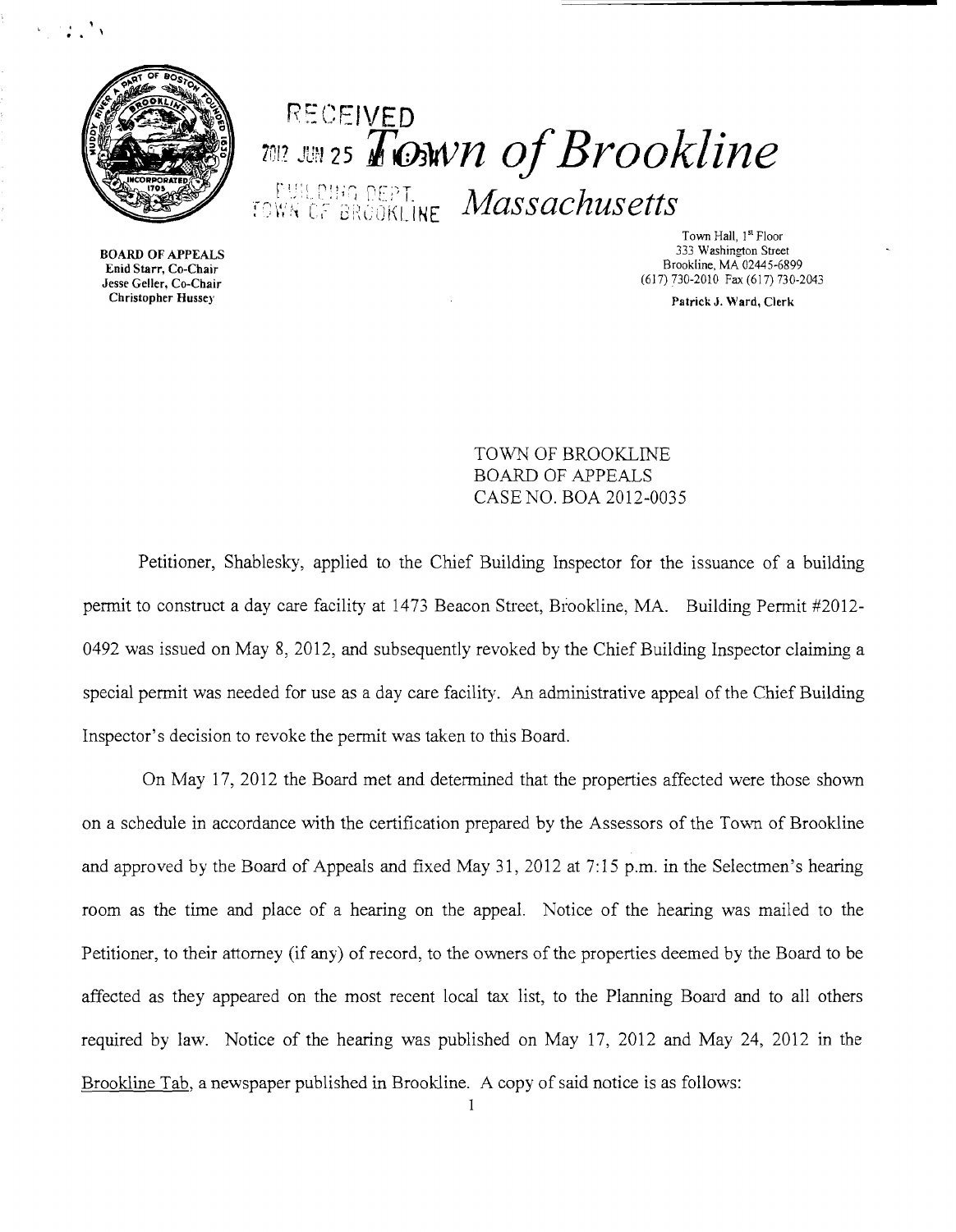#### **NOTICE OF HEARING**

#### **Pursuant to M.G.L., C. 39, sections 23A & 23B, the Board of Appeals will conduct a public hearing to discuss the following case:**

Petitioner: **ALEX SHABELSKY**  Owner: **ALEX SHABELSKY**  Location of Premises: **1473 BEACON STREET**  Date of Hearing: **MAY 31, 2012**  Time of Hearing: **07: 15 PM**  Place of Hearing: **Selectmen's Hearing Room, 6<sup>th</sup>. floor** 

A public hearing will be held for an appeal of an Administrative Decision by Chief Building Inspector, Michael Yanovitch, for revoking Building Permit #2012-0492 dated May 8, 2012

### at **1473 BEACON STREET**

, ,

Said Premise located in a **M-2.5 (Apartment House) Residential district.** 

*Hearings, once opened, may be continued by the Chair to a date and time certain. No further notice will be mailed to abutters or advertised in the TAB. Questions regarding whether a hearing has been continued, or the date and time ofany hearing may be directed to the Zoning Administrator at 617-730 2134 or check meeting calendar at: http://calendars.town.brookline.ma.usIMasterTownCalendarl?FormID=158* 

The Town of Brookline does not discriminate on the basis of disability in admission to, access to, or *operations ofits programs, services or activities. Individuals who need auxiliary aidsfor effective communication in programs and services of the Town of Brookline are invited to make their needs known to the ADA Coordinator, Stephen Bressler, Town ofBrookline,* **11** *Pierce Street, Brookline, MA 02445. Telephone:* **(617)** *730-2330,. TDD (617)-730-2327.* 

## **Enid Starr Jesse Geller Christopher Hussey**

At the time and place specified in the notice, this Board held a public hearing. Present at the

hearing were Board Members, Enid Starr, Jonathan Book and Lisa Serafin. The case was presented by

the attorney for the petitioner, Robert L. Allen Jr., 300 Washington Street, Brookline MA 02445.

2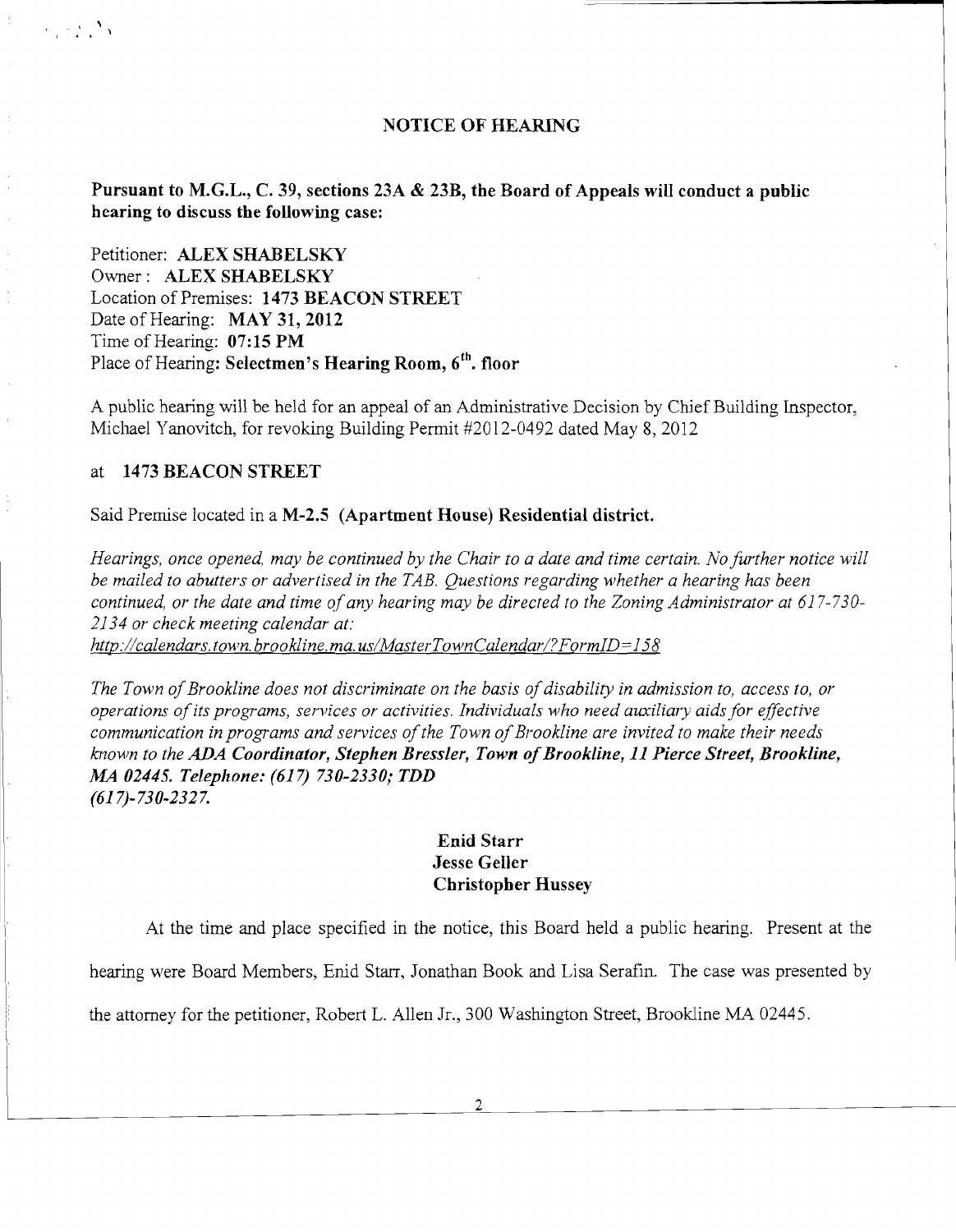Mr. Allen explained that the appellant, Alex Shabelsky, had entered into a lease to rent 1473 Beacon Street, a fonner rug store for purposes of opening a day care facility in that location. Prior to renting out the space, Mr. Shabelsky and his architect met with the now retired building commissioner, Mike Sheppard to ensure that a day care facility could be opened as a matter of right in this M 2.5 district. Then Commissioner Sheppard opined that G.L.c.40a sec 3, allows the use of a child care facility by right in that location and provided a letter confirming this opinion.

 $\mathcal{L} = \{ \mathcal{L} \}$ 

On or about May 8, 2012, Chief Building Inspector, Michael Yanovitch, issued Building Permit #2012-0492 (the "Building Permit"). Subsequent to that, Mr. Yanovitch, citing Section 4.07, Use 15 of the Town of Brookline's Zoning By-Law, revoked the Permit finding that a Special Permit was needed. Mr. Allen explained that it was as a result of that revocation that this administrative appeal was filed on the grounds that the Chief Building Inspector has exceeded his authority in denying this application to allow for a change of use to construct a day care center. Specifically Mr. Allen explained that the Town of Brookline's Zoning Code, cited by Mr. Yanovitch, is preempted by State Law, specifically G.L.cAOA, Sec. 3, which states, in relevant part:

: "No zoning ordinance or bylaw in any town shall prohibit, or require a special pennit for... the use of land...for the purpose of operating a child care facility... provided... [it] may be subject to reasonable regulations (bulk and height of structures, yard sizes, lot area, setbacks, open space, parking)...[The] term "child care facility" shall mean a child care center or a school-aged child care program."

Mr. Allen continued that the Town has a long history of allowing day care facilities in nearly all zoning districts throughout the Town without imposing any condition relating to parking etc. This location is on Beacon Street, which has access to both on street parking as well as median parking, and the owners control two private parking spaces within a short walk.